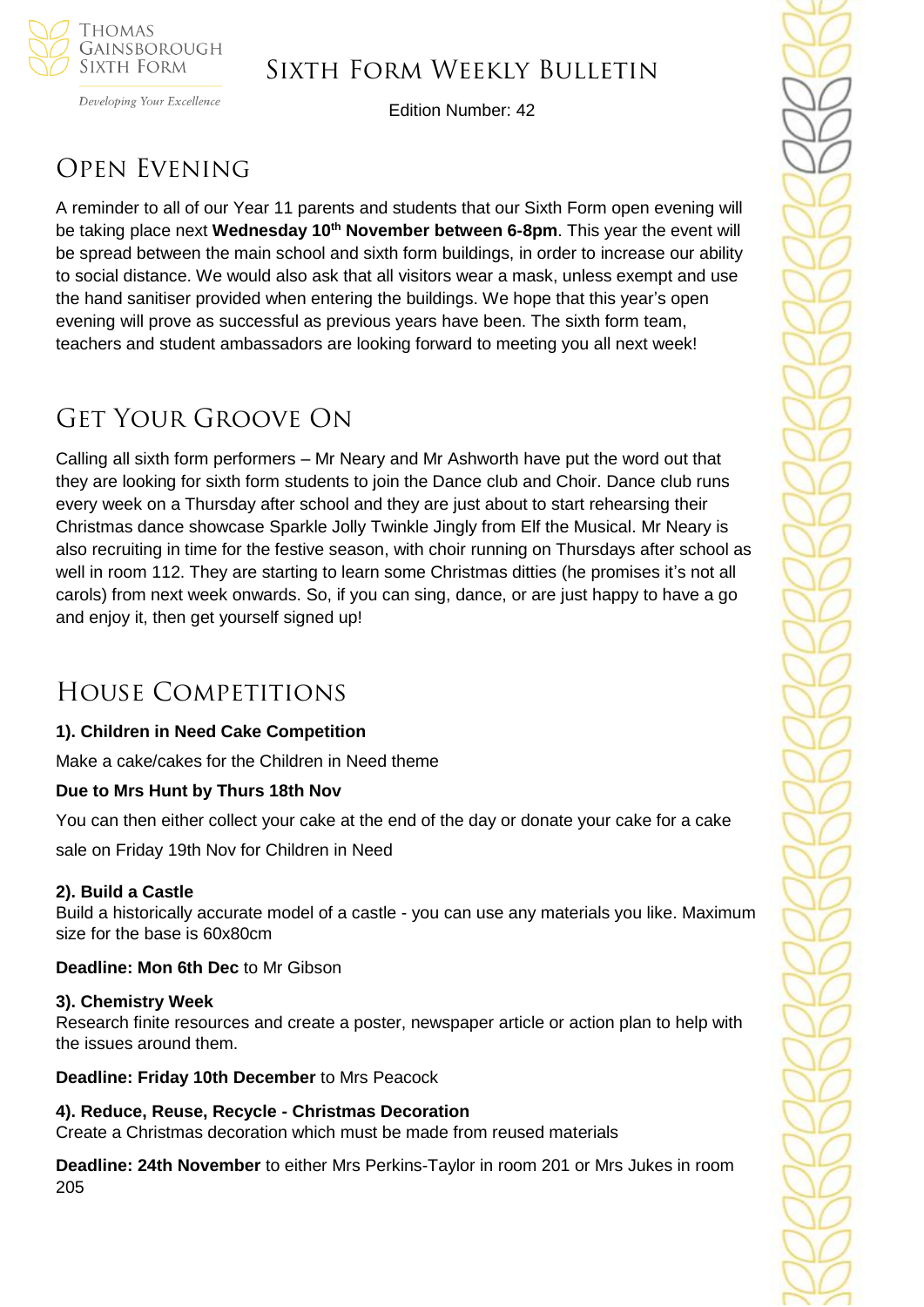

# Sixth Form Weekly Bulletin

Edition Number: 42

## **5). Design a Mural**

This is to be painted on the container by G Block. We are looking for a mural design which shows your TGS Journey.

## **Deadline 16th December - to your Head of House**

## **6). Diwali Lantern**

Design and create your own Diwali lantern – any design is welcome, but they must not be larger than 40cm2 **Deadline Friday 26th November** to Mr Waterhouse in Room 206

# **7). Young Photographer Challenge**

Take a photo which represents your 'peaceful place' submit this with a title and a short caption explaining your photo.

Selected entries will be submitted into the national competition.

Please send your photos to Miss Hilson: jhilson@tgschool.net by **Friday 19th November**

### **8). Day of the Dead Spanish Mask**

Design a mask which could be used to celebrate the Spanish Day of the Dead Hand your entry to any MFL teacher.

**Deadline: Friday 26th November** - winning entries will be represent TGS in a Trust wide competition

### **9). Design a French or German Christmas Card**

Hand your entry to any MFL teacher.

**Deadline: Friday 3rd December** - winning entries will be represent TGS in a Trust wide competition

# TED TV of the Week

Find out how Jack Coyne started his career as a professional Youtuber in spite of the doubts of his parents: [Jack Coyne: Do What You Love](https://www.ted.com/talks/jack_coyne_do_what_you_love_tedxwakeforestu_2021?utm_campaign=tedspread&utm_medium=referral&utm_source=tedcomshare)

# Careers News

## **Employer Workshops**

We are running employer workshops every fortnight during lunchbreak to introduce students to a wide variety of employers and job opportunities in different sectors. Please keep an open mind and sign up to the following events through your tutor.

## **Birkett Long Solicitors – Fri 19th Nov**

Do you know what a solicitor does? If you are interested in becoming a lawyer in the future, or are curious about what they do, please come along and listen to this employer workshop and hear from a partner at the firm, what it is like to work in this diverse and interesting field.

#### **Suffolk Police – Fri 3rd Dec**

Find out about the many roles within the police force, what you can do to prepare for your application and what skills and qualities they are looking for.

## **Teledyne e2V (Technology and Engineering) – Thurs 16th Dec**

Jude Worley from Teledyne in Chelmsford will discuss what the company does and the different roles available within this international company.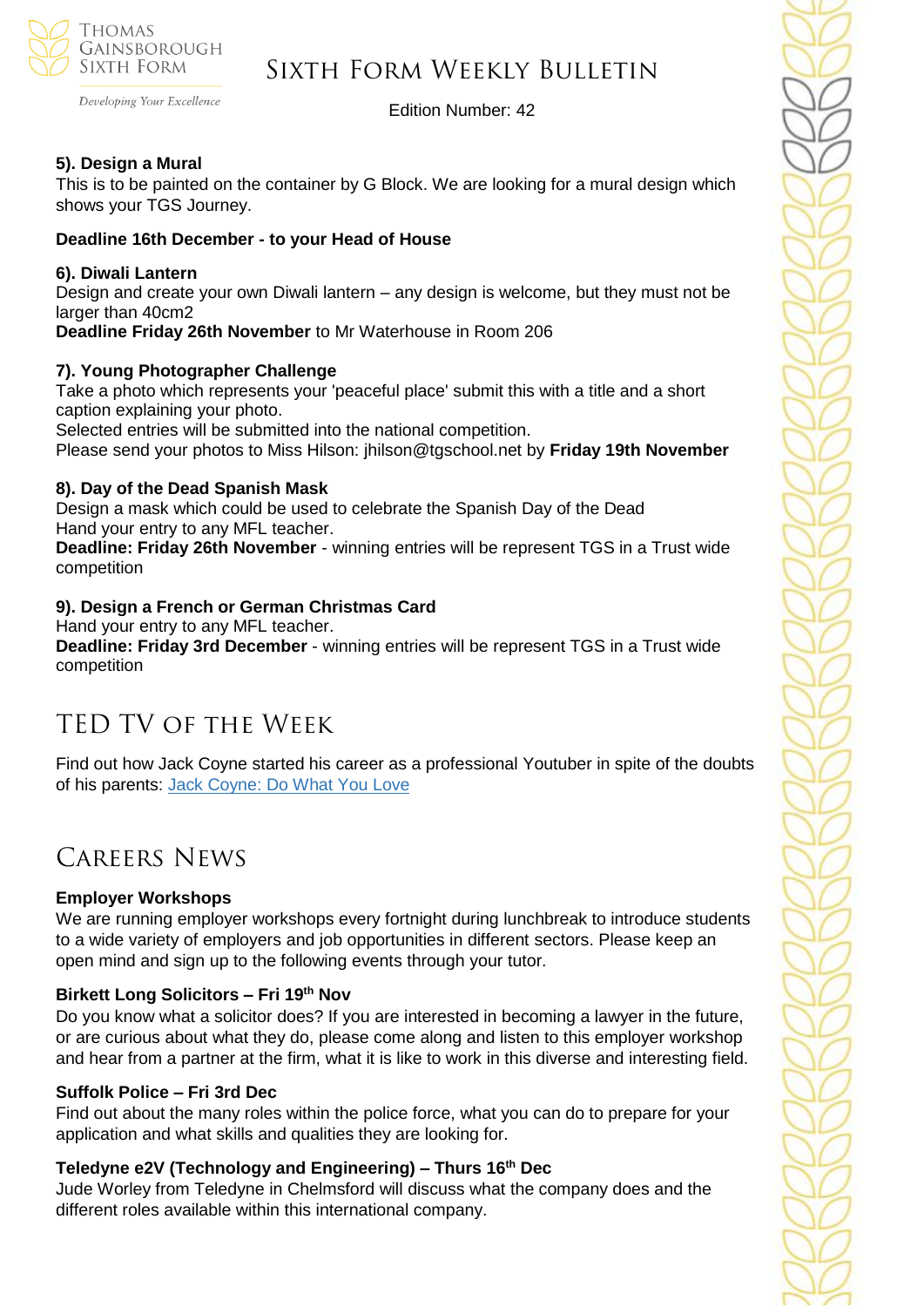

# Sixth Form Weekly Bulletin

Developing Your Excellence

### Edition Number: 42

# **Royal Navy – Weds 12th Jan**

CPO Tony Allan and CPO Ian Lamb will be taking students through the variety of positions and roles in the Royal Navy and the skills and attributes they are looking for when recruiting for these roles.

### **Stoke by Nayland Golf Club – Thurs 27th Jan**

Peter Osborne will share with him the variety of jobs available within the hospitality industry and our very own Mrs Alston will share her experiences of working in the industry before transitioning to teaching.

## **Physiomotive (Physiotherapy) – Fri 11th Feb**

Come along to hear all about Bradie Clarke's journey from ex-professional athlete to qualified physiotherapist and what led him to make the decisions he made along the way.

#### **Work Experience**

For a full list of companies that offer virtual work experience in a number of different sectors please see the "Careers" page of the school website [here.](https://tgschool.net/careers)

### **Speakers for Schools "green" virtual work experience**

[High](https://www.s4snextgen.org/Opportunities/View/id/2192) Tide – A three day event **7 – 9 December**. A chance to learn about multiple sectors and understand more about sustainability and what you as an individual can do to make a difference. **Closing date 7th November**.

#### **Preparing for Medicine**

Applications for Preparing for Medicine are now open for 2022-23. This widening participation programme supports aspiring medics in Year 12/13 from any background who want to pursue a career in medicine. It includes a two-night residential, work experience at a GP surgery (subject to availability) and application support. Participants are guaranteed an interview to study medicine at UEA – providing they meet the minimum course entry requirements – and the chance to win a scholarship.

**Deadline for entries is 25 November 2021**. For full details visit: [Preparing](https://www.uea.ac.uk/study/information-for/teachers/services-for-schools/year-12-13/on-campus/preparing-for-medicine) for Medicine

#### **WOW Show launches Pharmacy Work Experience Insights**

The WOW Show has created an exciting interactive package which takes students from the classroom onto the frontline working as a pharmacist or Pharmacist Technician. In two flyon-the-wall documentaries you experience the real-world roles of two young Pharmacists on a typical day. You can access the entire package now on demand on these links: [Pharmacy](http://www.thewowshow.org/PharmacyFilm1)  [Film 1.](http://www.thewowshow.org/PharmacyFilm1) [Pharmacy Film 2](http://www.thewowshow.org/PharmacyFilm2)

#### **Ensors Trainee Accountant Opportunity for Year 13**

Ensors have now launched our Trainee Accountant recruitment programme for positions commencing in autumn 2022. The closing date for applications is **31 January 2022,** although we may close earlier if we receive a high volume of applications, and we recommend an early application as places are filled on a pipeline basis. We have positions available at the following offices: **Ipswich, Saxmundham, Bury St Edmunds, Cambridge, and Huntingdon**.

The roles include full study support to undertake the AAT qualification. Below is a link to the job listing and to the trainee scheme webpage (which contains links to our careers leaflet, brochure and webinars).

[https://www.ensors.co.uk/about-us/workingatensors/vacancies/detail/trainee-accountants](https://www.ensors.co.uk/about-us/workingatensors/vacancies/detail/trainee-accountants-autumn-2022/)[autumn-2022/](https://www.ensors.co.uk/about-us/workingatensors/vacancies/detail/trainee-accountants-autumn-2022/)

<https://www.ensors.co.uk/about-us/workingatensors/trainee-scheme/>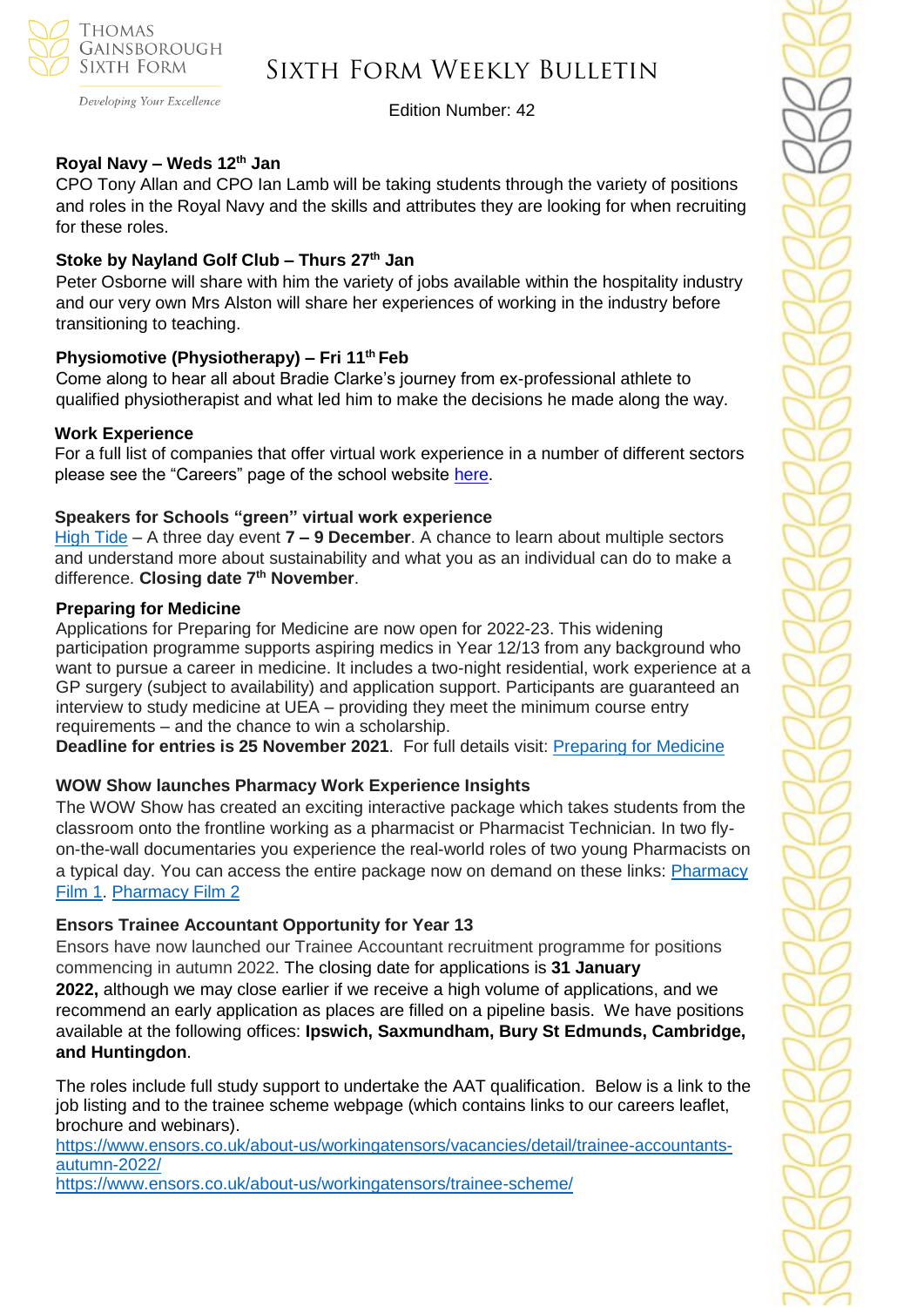

# Sixth Form Weekly Bulletin

Edition Number: 42

Please note applicants will need to meet the standard academic criteria as outlined in the job brief, and should include full details of their achieved/predicted grades in their application, along with their choice of office, in order of preference if applicable. We would also like applicants to tell us in their covering letter why an accountancy career at Ensors is for them.

### **IDG Work Experience Week 8 th -12th November**

IGD's virtual work experience programme provides insight into the diverse range of opportunities our industry has to offer and helps participants develop the skills they need through live interactive workshops and hands-on projects.

The food and grocery industry is growing, with jobs to suit everyone. Our fast-paced and diverse industry, has opportunities for all qualification levels, including in-demand STEM skills within Science, Technology, Engineering and Analytics.

Join our virtual work experience week to gain skills and experience to add to your CV, and expand your network, by interacting with industry professionals.

Throughout the week you'll have the opportunity to:

Listen - Gain insights from leaders of big brand and retailers Engage - Ask questions and find out how to get ahead in your career Create - Take part in projects and pitch your ideas to senior leaders.

[Click here for more information](https://www.igd.com/social-impact/employability-programmes/work-experience) and [Click here to register](https://forms.office.com/Pages/ResponsePage.aspx?id=jd6N1oSIh0qxZpt1SxEN0oN_a7qZE6FNs_SwKHgp3ytUNFNNN1c5QlZXTjlWWks5QlVGQzJRVEFSNiQlQCN0PWcu)

#### **Events**

#### **Its More Than the Job You Do!**

So did you know that Adnams not only brew and distil products we also operate beautiful pubs, hotels and a number of shops in East Anglia? This session will run from **10am to 1pm on 30th November** and we will show you behind the scenes and introduce you to our fabulous team, including Chief Operating Officer Karen and her amazing career journey to our very own fabulous Apprentices.

You will also meet our Executive Chef, Nick who looks after all our pub and hotel kitchens and you will see what a dab hand, he is with a cookery demonstration! To apply please Click [Link Here](https://www.s4snextgen.org/schools/opportunitiesv2/ViewOpportunity/id/2294)

#### **Legal & General Investment Management virtual careers day**

**3 Dec, 09:00 - 17:00** including talks from the following business areas:

- **Operations**
- Distribution
- **Product**
- Active Investment
- Passive Investment
- Real Assets

Followed by a workshop with recruiter Mason Blake who will cover CV writing and interview techniques.

Did you know that teenagers who get access to high-level career talks go on to earn more than teenagers who don't? It also gives them the opportunity to choose a career they'll enjoy. This free Careers Summit on **Sat 6th Dec** will give you the chance to learn about careers and apprenticeships form universities and large companies including, PWC, Oxford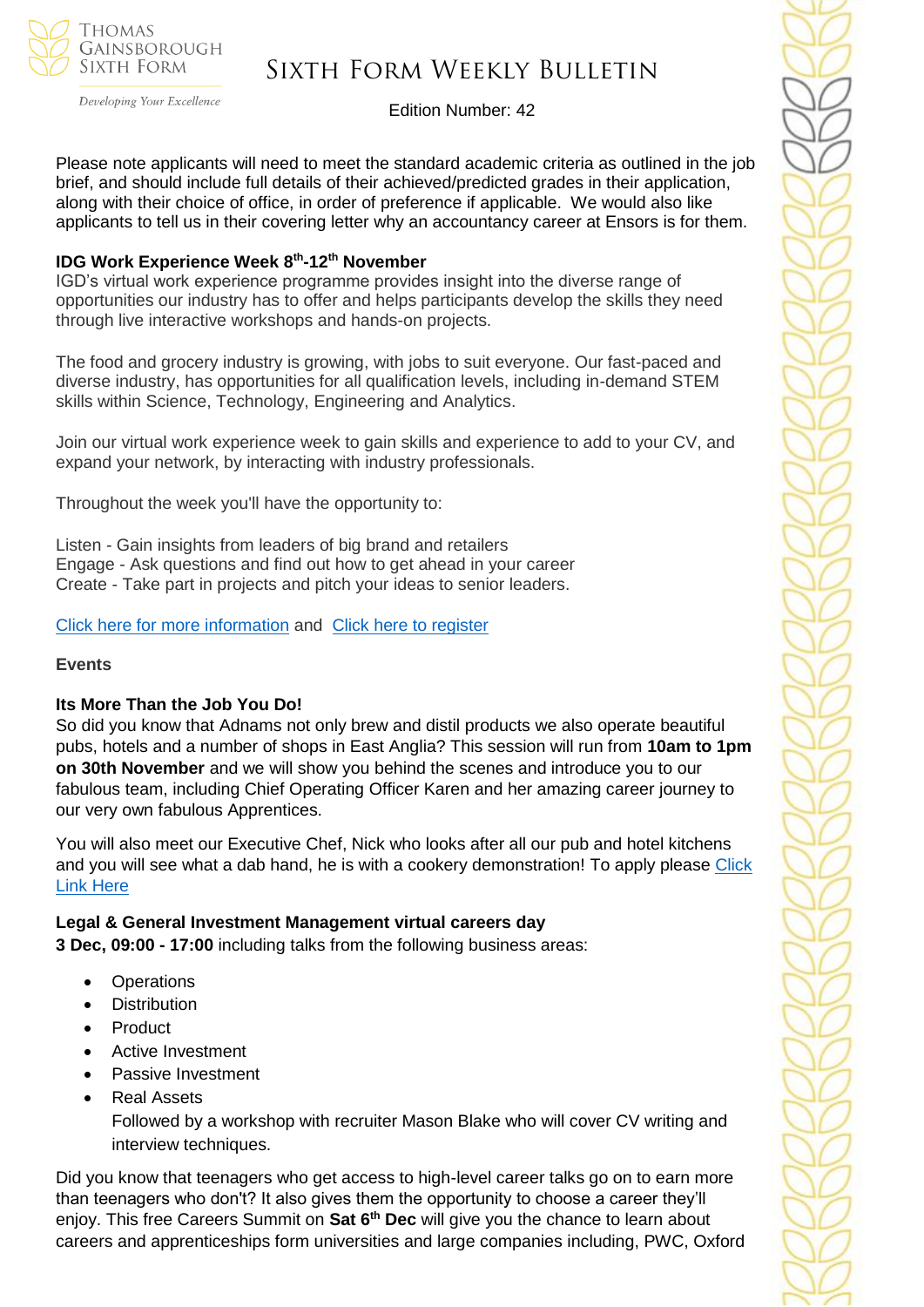

# Sixth Form Weekly Bulletin

Developing Your Excellence

## Edition Number: 42

University, BT, JP Morgan, EY and Blackrock bank. NB Parents must attend with their children, so please book tickets for both! [Register here](https://careersummit.gtscholars.org/)

## **Apprenticeships**

## **Virtual National Apprenticeship Show - 10th Nov- 11am - 6pm**

- Apply for Apprenticeship vacancies
- Have LIVE 1-2-1 chats with employers in East Anglia
- Watch live and pre-recorded workshops alongside live Q+A
- Employers taking part include Oxford Biomedica, Aldi, BestWestern Hotels, NHS, JCB, Rolls Royce, Unilever, GCHQ, Secret Intelligence Services, MI5+MI6

## <https://nascentral.vfairs.com/en/register>

**Anglian Water** is one of the largest employers in East Anglia and annually recruit apprentices, graduates, interns and more. If any student is interested in an apprenticeship or wants to find out what it might involve, please join one of the free webinars. The webinars will give students an opportunity to find out about the types of apprenticeships they offer, what is involved in an apprenticeship and the recruitment process and a chance to hear from current and past apprentices to see what they think an apprenticeship has to offer.

**9 Dec 1700-1800** [Click Link here](https://teams.microsoft.com/registration/Ah2656Iq1UiBhePca_e4bQ,EN_2oJbTzkiu57ZBev0QSg,pkln6gQwkkGEkBH4NNht9g,gDwy0arFokqp6TYFtiS42g,NlL4PKxLck60sGqtb_uv6g,Dm2pwzAQVEWpyJALjJVH9w?mode=read&tenantId=e7ba1d02-2aa2-48d5-8185-e3dc6bf7b86d) ; **13 Dec 1700-1800** [Click Link Here;](https://teams.microsoft.com/registration/Ah2656Iq1UiBhePca_e4bQ,EN_2oJbTzkiu57ZBev0QSg,pkln6gQwkkGEkBH4NNht9g,IfENcHOFkE2Qq2oI_klpBw,D8L_HEr_nEKP6L3DL_EWPA,PQ1kY4Ul4EeGTzqJOx-XTg?mode=read&tenantId=e7ba1d02-2aa2-48d5-8185-e3dc6bf7b86d) **15 Dec 1700-1800** [Click Link](https://teams.microsoft.com/registration/Ah2656Iq1UiBhePca_e4bQ,EN_2oJbTzkiu57ZBev0QSg,pkln6gQwkkGEkBH4NNht9g,WlNKHemzMk-Yi_9MKN3wMQ,3rF_2AOAbUWChGli1KsV0w,bWUMqXDVbkCNLw7ra-BVqw?mode=read&tenantId=e7ba1d02-2aa2-48d5-8185-e3dc6bf7b86d)

If anyone wishes to apply for an apprenticeship there is also a pre-register opportunity:

[Preregister for an Apprenticeship at Anglian Water \(myworkdayjobs.com\)](https://awg.wd3.myworkdayjobs.com/PS/job/Cambridgeshire/Register-your-interest-for-an-Apprenticeship-at-Anglian-Water_R14052)

**West Suffolk College** - [Apprenticeship Vacancies](https://apprenticeships.wsc.ac.uk/)

**Colchester Institute** - [Apprenticeship Vacancies](https://www.colchester.ac.uk/apprenticeships/vacancies/)

**Apprenticeships New Anglia** - [Apprenticeship vacancies](https://www.apprenticeshipsnewanglia.co.uk/)

**Government Official Search** - [Apprenticeship Vacancies](https://www.gov.uk/apply-apprenticeship)

# University News

## **Springpod – Simplified Open Day Booking**

Instead of digging around every university website we have gathered them all together in one place where students can book both virtual and in person events.

Local university **ARU** is one of our partners and so students might be interested to register for their upcoming open days. They offer a wide variety of courses from psychology to computer science, performing arts to architecture, law and more!

**The dates are the 6th Nov, 10th Nov and 27th Nov on their various campuses in Chelmsford, Peterborough and Cambridge.**

They can register by clicking [here.](https://app1.campus-site.com/public/e/click/TCMfyTaJR5Rv9cxURc0iGg/Jp-DjpBFpdt_NhgOVrzuQQ)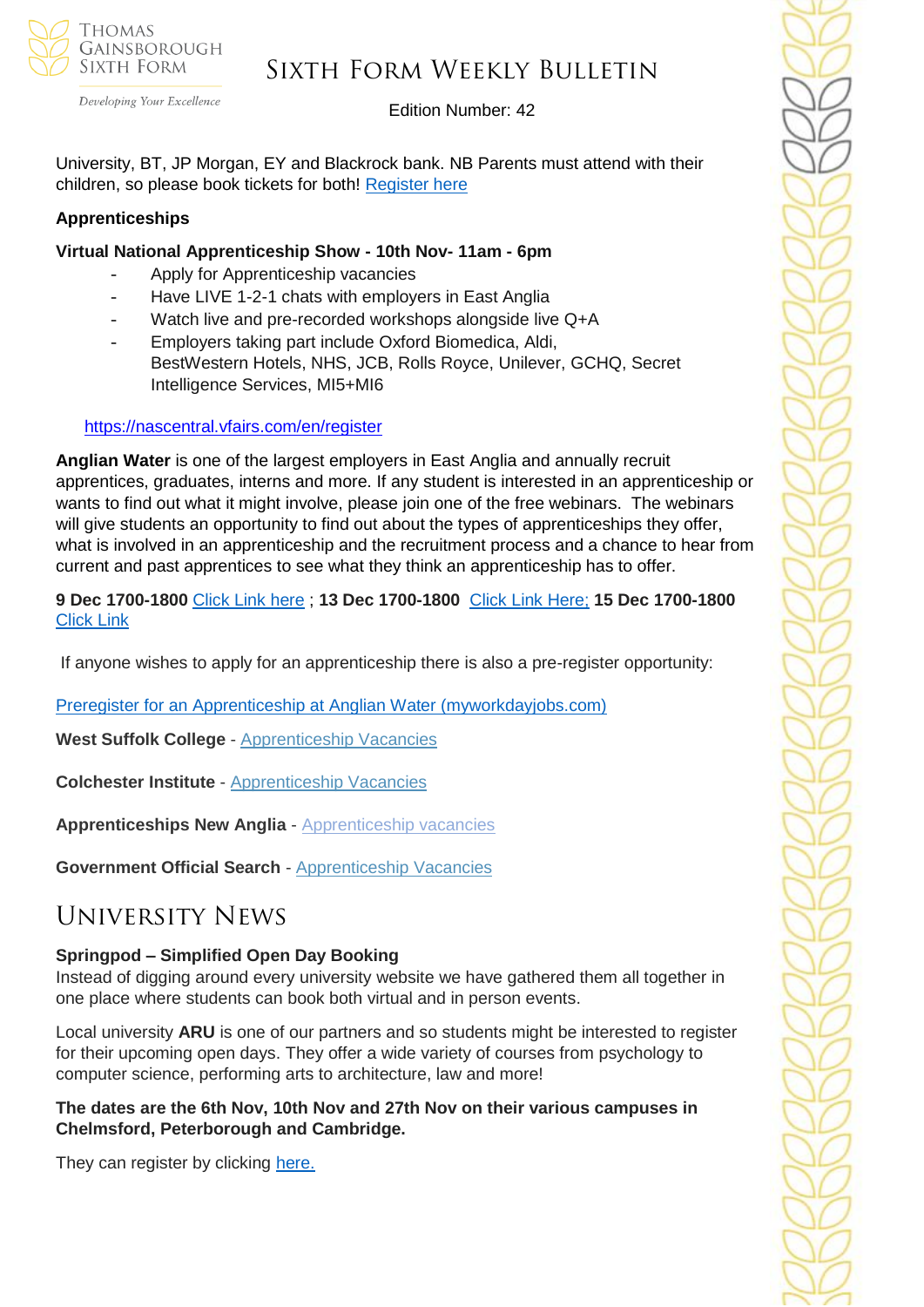

# Sixth Form Weekly Bulletin

Edition Number: 42

### **University of Gloucestershire Open Day – Saturday 6 Nov** -

Come and explore our campus, look at the course you're interested in and chat with meet students and staff. If you can't make the Open day why not [book a campus visit](https://netsxithform.us5.list-manage.com/track/click?u=8dedc07ce580600fe618f38c3&id=64449a5efa&e=51b5a4fd55) where students will be on hand to show you around. You can also get a feel for all the campuses by taking a [virtual tour](https://netsxithform.us5.list-manage.com/track/click?u=8dedc07ce580600fe618f38c3&id=b38dfeecbb&e=51b5a4fd55)

## **Pearson Business School – Sat 13th Nov – 10-12.30**

Interested in getting a degree in business management? Why not visit the Pearson Business school taster day and find out about their business subjects including Management, Marketing, Finance and Entrepreneurship.

- Experience what a typical Business Management seminar-style class is like
- Meet our expert, industry-experienced tutors.
- Explore our campus in central London
- This is a great opportunity for students who are interested in starting their career in the Business industry, as Pearson Business School students' study within the heart of FTSE100 company, Pearson Plc.
- Where? Pearson Business School, 190 High Holborn, London, WC1V 7BH
- [Book Here!](https://www.pearsoncollegelondon.ac.uk/pearson-business-school/visit-us/events/undergraduate-taster-days.html?utm_source=unitasterdays&utm_medium=email)

## **Don't forget… UEA Open Day!**

There's still time for your students to register at [www.uea.ac.uk/opendays.](http://www.uea.ac.uk/opendays) Our next open day will take place on **Saturday 20 November**.

## **Virtual Higher Education Expo – 24th November**

The United Kingdom Higher Education Expo highlights Higher Education opportunities and offers information from Universities across the UK

• You can register for the event by [clicking here.](https://ukhex.vfairs.com/en/register) Registering will give you the opportunity to chat with exhibitors via text chat, watch online video content, as well as download useful resources. The event 'goes live' on **24th November 2021 between 11.00am and 6.00pm**.

• It is recommended that you research exhibitors that you are interested in ahead of the event to ensure you're prepared with any questions.

• Please also take a look through our [Workshop Schedule.](https://ukhex.vfairs.com/en/) These sessions are either live or pre-recorded and run alongside a live Q&A session.

• The event is on-demand and available to access for 30 days after the event has taken place. This on-demand period will allow visitors to download information and view content.

## **Calling all wannabe medics! LIVE Get Into Medicine Insight & UCAS Conference - Sat 6th Nov; Sat 13th Nov; Sat 27th Nov**

Calling all students interested in medicine! Want to get a headstart? Here's how: The Get into Medicine conference unlocks exclusive opportunities such as scholarships and prizes, as well as helping them to make a highly competitive application.

Students in years 10-12, S3-S5, should make every effort to attend as it will give them a head start.

Conferences run on weekends to help student attend out of school hours.

**Parents/Guardians also need to attend with students for safeguarding purposes** and the funding place will cover both student/parents.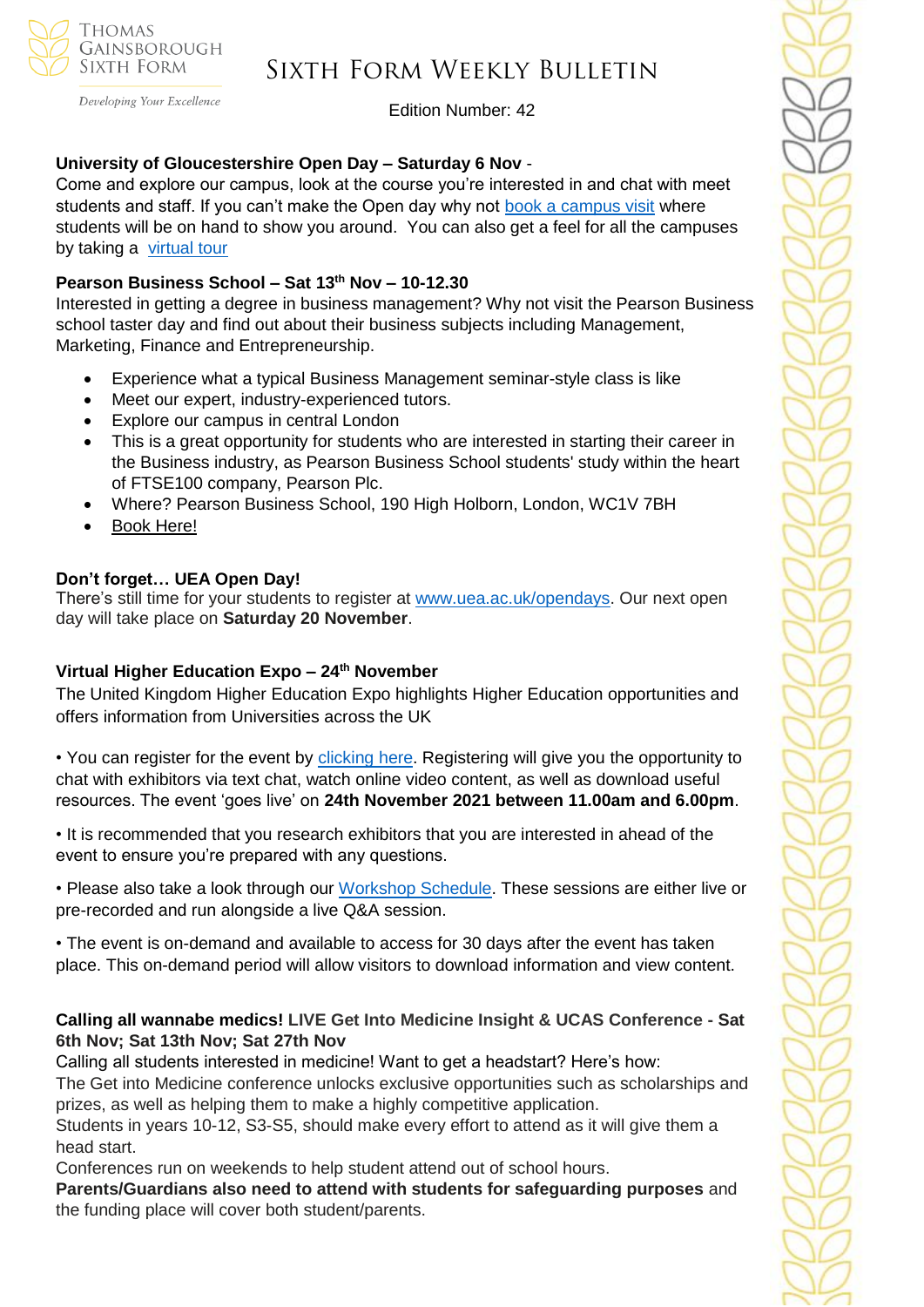

# Sixth Form Weekly Bulletin

Edition Number: 42

## **Register for free using the funding code: Teacher21 here: <https://medicmentor.co.uk/medicine-national-healthcare-weekend>**

#### **Taster Lectures**

- **November 8 @ 10:30 - 11:15** COP26 International Development: Justice & Climate Change - UEA (KS4 & KS5) Find out [more](https://channeltalent.us10.list-manage.com/track/click?u=145837fa6843e0c349598322a&id=7e4fcd1797&e=ba0e9a2959) »
- **November 8 @ 16:45 - 17:30** Film: Exploring Editing Techniques Tutorial UEA (KS5) [Find out more »](https://channeltalent.us10.list-manage.com/track/click?u=145837fa6843e0c349598322a&id=eea488348b&e=ba0e9a2959)
- **November 9 @ 13:00 - 14:00** COP26 Critical Thinking: Preferred Futures Societies, Education & Economies - UEA (KS4 & KS5) Find out [more](https://channeltalent.us10.list-manage.com/track/click?u=145837fa6843e0c349598322a&id=5abd931332&e=ba0e9a2959) »
- **November 10 @ 10:30 - 11:15** COP26 Humanities: Researching Weather, The Environment & Climate Change - UEA (KS4 & KS5) Find out [more](https://channeltalent.us10.list-manage.com/track/click?u=145837fa6843e0c349598322a&id=ff697516d5&e=ba0e9a2959) »
- **November 10 @ 13:00 - 13:45** COP26 Languages/Linguistics: Learning a Language For A More Sustainable Climate - UEA (KS4 & KS5) Find out [more](https://channeltalent.us10.list-manage.com/track/click?u=145837fa6843e0c349598322a&id=280ab0e84b&e=ba0e9a2959) »
- **November 11 @ 10:30 - 11:15** COP26 Responsible Business & Marketing Creating Sustainable Futures - UEA (KS4 & KS5) Find out [more](https://channeltalent.us10.list-manage.com/track/click?u=145837fa6843e0c349598322a&id=2bb2ff4597&e=ba0e9a2959) »
- **November 11 @ 12:45 - 13:25** COP26 History: COP in Context A Historian's Guide to Diplomacy - UEA (KS4 & KS5) Find out [more](https://channeltalent.us10.list-manage.com/track/click?u=145837fa6843e0c349598322a&id=44cc570dc5&e=ba0e9a2959) »
- **November 12 @ 10:30 - 11:00** COP26 Psychology: Climate Change & Behaviour Change - UEA (KS4 & KS5) Find out [more](https://channeltalent.us10.list-manage.com/track/click?u=145837fa6843e0c349598322a&id=477a8837c2&e=ba0e9a2959) »
- **November 15 @ 11:20 - 12:20** History: Opium War & The Making of Modern China Warwick (KS5) Find out [more](https://channeltalent.us10.list-manage.com/track/click?u=145837fa6843e0c349598322a&id=b10c8a712c&e=155232616c) »
- **November 15 @ 15:35 - 16:20** Robotics/Artificial Intelligence: Achieving Human-like Perception, Computation & Reasoning - Tutorial - Sheffield (KS5) Find out [more](https://channeltalent.us10.list-manage.com/track/click?u=145837fa6843e0c349598322a&id=afb709392e&e=ba0e9a2959) »
- **November 17 @ 14:15 - 15:15** History: The Path to Independence in India Goldsmiths (KS5) Find out [more](https://channeltalent.us10.list-manage.com/track/click?u=145837fa6843e0c349598322a&id=21380843d7&e=155232616c) »
- **November 17 @ 09:10 - 10:10** insight4me Physics: Fields Examining Cutting Edge Research with UEA & Sheffield (KS5) Find out [more](https://channeltalent.us10.list-manage.com/track/click?u=145837fa6843e0c349598322a&id=111cee77e4&e=ba0e9a2959) »
- **November 22 @ 15:35 - 16:20** Music: Music in Environmental Action Tutorial Sheffield (KS5) Find out [more](https://channeltalent.us10.list-manage.com/track/click?u=145837fa6843e0c349598322a&id=b21e46f2ac&e=ba0e9a2959) »
- **November 22 @ 16:45 - 17:30** Linguistics: Linking Language & Power The Power of Word Choice - Tutorial - UEA (KS5) Find out [more](https://channeltalent.us10.list-manage.com/track/click?u=145837fa6843e0c349598322a&id=f72bf88529&e=ba0e9a2959) »
- **November 23 @ 15:35 - 16:20** MFL: Immigration & Integration in France Film & Song - Aberystwyth (KS4 & KS5) Find out [more](https://channeltalent.us10.list-manage.com/track/click?u=145837fa6843e0c349598322a&id=13cb7ad53c&e=ba0e9a2959) »
- **November 24 @ 13:00 - 14:00** Society for Natural Sciences: Energy Crisis, Fusion & Studying Natural Sciences (KS5) Find out [more](https://channeltalent.us10.list-manage.com/track/click?u=145837fa6843e0c349598322a&id=bbe2eeca43&e=ba0e9a2959) »

## **Speakers for Schools Live Broadcasts**

### **Work/Life Broadcast: Phoebe Barter, Group Brand Management Director, Barclays and Barclaycard - Tues 9 th November 10-10:45am**

We are looking forward to hosting a Work/Life Campaign Broadcast with Phoebe Barter, Group Brand Management Director, Barclays and Barclaycard. As a full-time working mum in the city, maintaining a work/life balance is really important to Phoebe. During this broadcast, you will learn about importance of perseverance and Phoebe's tips on how to maintain a good work/life balance at school. Click [here](https://forms.office.com/r/dgX6BtWuaP) to register

### **Careers in the tech industry with Lady Nicola Mendelsohn, Vice President for EMEA, Facebook - Tues 9 th November 2-2:45pm**

Did you enjoy our Predict 21' Campaign Broadcasts? Do you want to learn even more about working in the tech industry? We are excited to be joined by Lady Nicola Mendelsohn, Vice President for EMEA, Facebook!